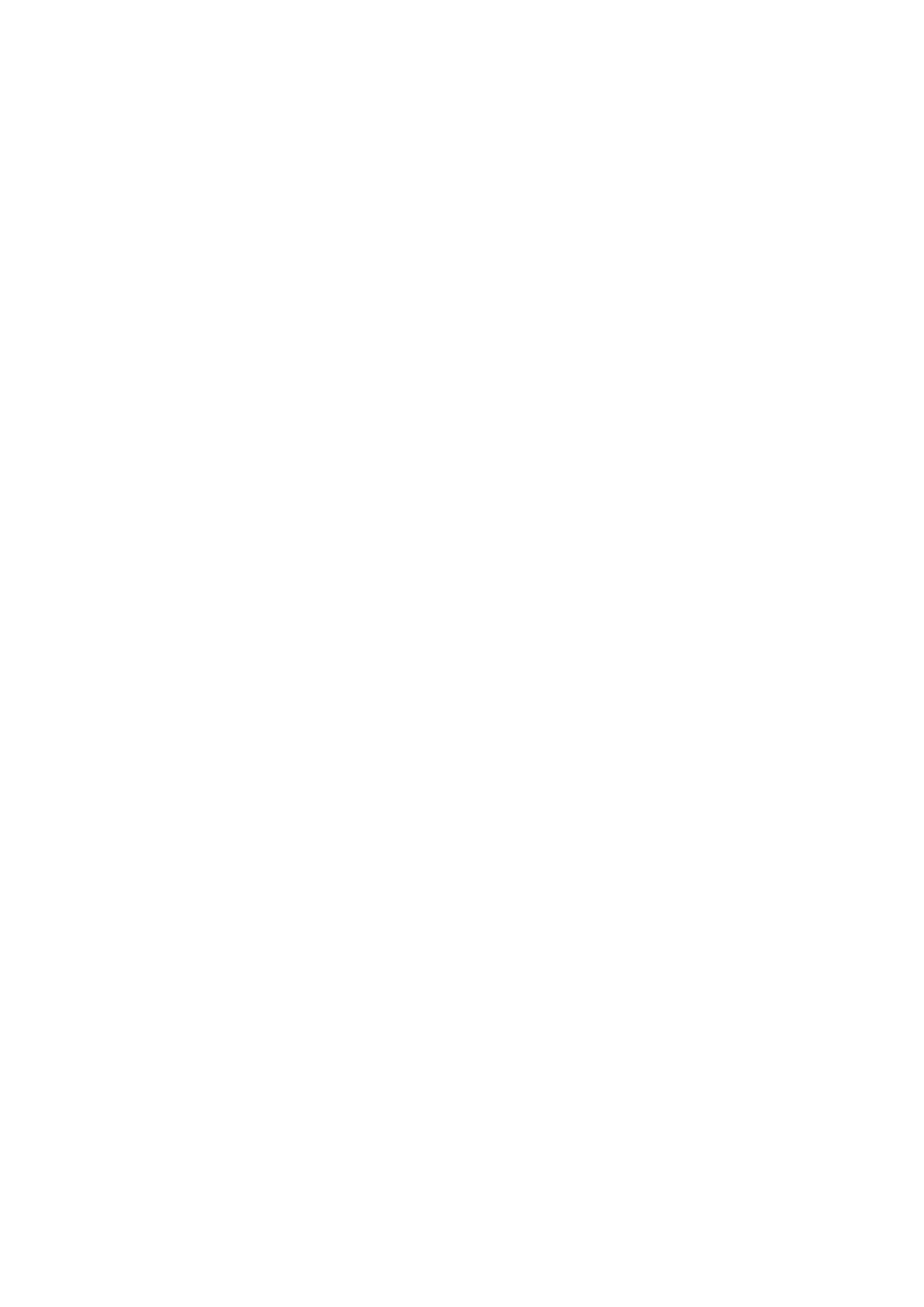## **Problem 1**

**a**) The grid has  $h = 0.1$  and  $k = 0.002$ . We use central differences in the space direction and forward Euler in time. The method is

$$
U_m^{n+1} = U_m^n + \frac{k}{h^2} \delta_x^2 U_m^n.
$$

The Dirichlet conditions  $u(0,t) = 1$  gives  $U_0^n = 1$  for all *n*. The initial condition  $u(x, 0) = 1$  gives  $U_m^0 = 1$  for  $m = 0, ..., M$  and  $M = \frac{1}{M} = 10$ . The Robin boundary conditions (4) are discretized using central differences:

$$
\frac{U_{M+1}^n - U_{M-1}^n}{2h} = U_M^n, \quad U_{M+1}^n = U_{M-1}^n + 0.2 U_M^n
$$

From the discretization adopted above for nodes inside the domain we get

$$
U_M^{n+1} = 0.2 U_{M-1}^n + 0.6 U_M^n + 0.2 U_{M+1}^n,
$$

and inserting the obtained expression for  $U_{M+1}^n$  we get

$$
U_M^{n+1} = 0.2 U_{M-1}^n + 0.6 U_M^n + 0.2 U_{M-1}^n + 0.04 U_M^n
$$
  

$$
U_M^{n+1} = 0.4 U_{M-1}^n + 0.64 U_M^n,
$$

at the right hand side. So in summary

$$
U_1^{n+1} = 0.2 + 0.6 U_1^n + 0.2 U_2^n \quad m = 1
$$
  
\n
$$
U_m^{n+1} = 0.2 U_{m-1}^n + 0.6 U_m^n + 0.2 U_{m+1}^n \quad m = 2, ..., M - 1
$$
  
\n
$$
U_M^{n+1} = 0.4 U_{M-1}^n + 0.64 U_M^n \quad m = M.
$$

**b**) We have  $U_{M-2}^0 = U_{M-1}^0 = U_M^0 = 1$ . This gives

$$
U_{M-1}^1 = 0.2 U_{M-2}^0 + 0.6 U_{M-1}^0 + 0.2 U_M^0 = 1,
$$
  

$$
U_M^1 = 0.4 U_{M-1}^0 + 0.64 U_M^0 = 1.04
$$

and

$$
U_M^2 = 0.4U_{M-1}^1 + 0.64U_M^1 = 0.4 \cdot 1 + 0.64 \cdot 1.04 = 1.0656.
$$

So the numerical solution in (1*,* 0*.*002) is 1*.*04, and in (1*,* 0*.*004) is 1*.*0656.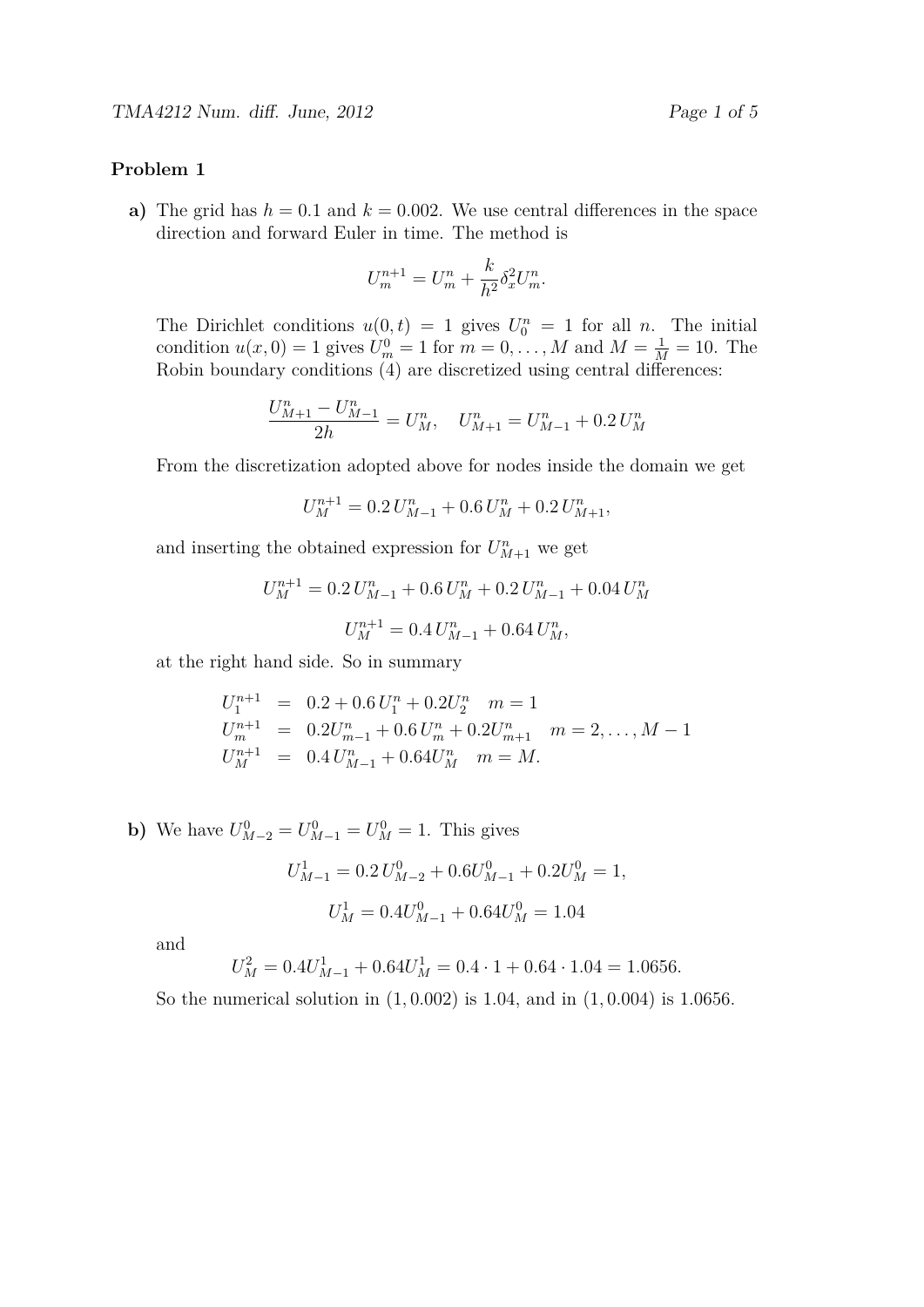**c)** The boundary condition (4) is in this case discretized with

$$
\frac{U_M^n - U_{M-1}^n}{h} = U_M^n, \quad U_M^n = U_{M-1}^n + 0.1 U_M^n
$$

and

$$
U_M^n = \frac{10}{9} U_{M-1}^n.
$$

So in summary

$$
U_1^{n+1} = 0.2 + 0.6 U_1^n + 0.2 U_2^n \quad m = 1
$$
  
\n
$$
U_m^{n+1} = 0.2 U_{m-1}^n + 0.6 U_m^n + 0.2 U_{m+1}^n \quad m = 2, ..., M - 1
$$
  
\n
$$
U_M^{n+1} = \frac{10}{9} U_{M-1}^{n+1} \quad m = M.
$$

- **d)** With the last method the numerical solution in  $(1, 0.002)$  is  $\frac{10}{9}$ , and in  $(1, 0.004)$  is  $\frac{92}{81}$ .
- **e)** Here one should discuss the conditional stability for Euler's method.

## **Problem 2**

**a)** Considering  $U = (U_1, \ldots, U_8)$  and using the boundary conditions and the method proposed in the exercise one gets a linear system

$$
AU = F
$$

with matrix

$$
A = \begin{bmatrix} 4 & -1 & 0 & -1 & 0 & 0 & 0 & 0 \\ -1 & 4 & -1 & 0 & -1 & 0 & 0 & 0 \\ 0 & -1 & 4 & 0 & 0 & -1 & 0 & 0 \\ -2 & 0 & 0 & 4 & -1 & 0 & 0 & 0 \\ 0 & -2 & 0 & 0 & 4 & -2 & 0 & 0 \\ 0 & 0 & -1 & 0 & -1 & 4 & 0 & -1 \\ 0 & 0 & 0 & 0 & -1 & 0 & 4 & -2 \\ 0 & 0 & 0 & 0 & 0 & -1 & -1 & 4 \end{bmatrix}
$$

**b)** By using the divergence theorem and the assumed Neumann boundary conditions (over the whole boundary) we get that one cannot have a solution unless  $f = 0$ . Assuming  $f = 0$  one gets that all constants are solutions to the equation, i.e the solution is not unique. The problem either has no solution or infinitely many solutions. So the problem is not well posed.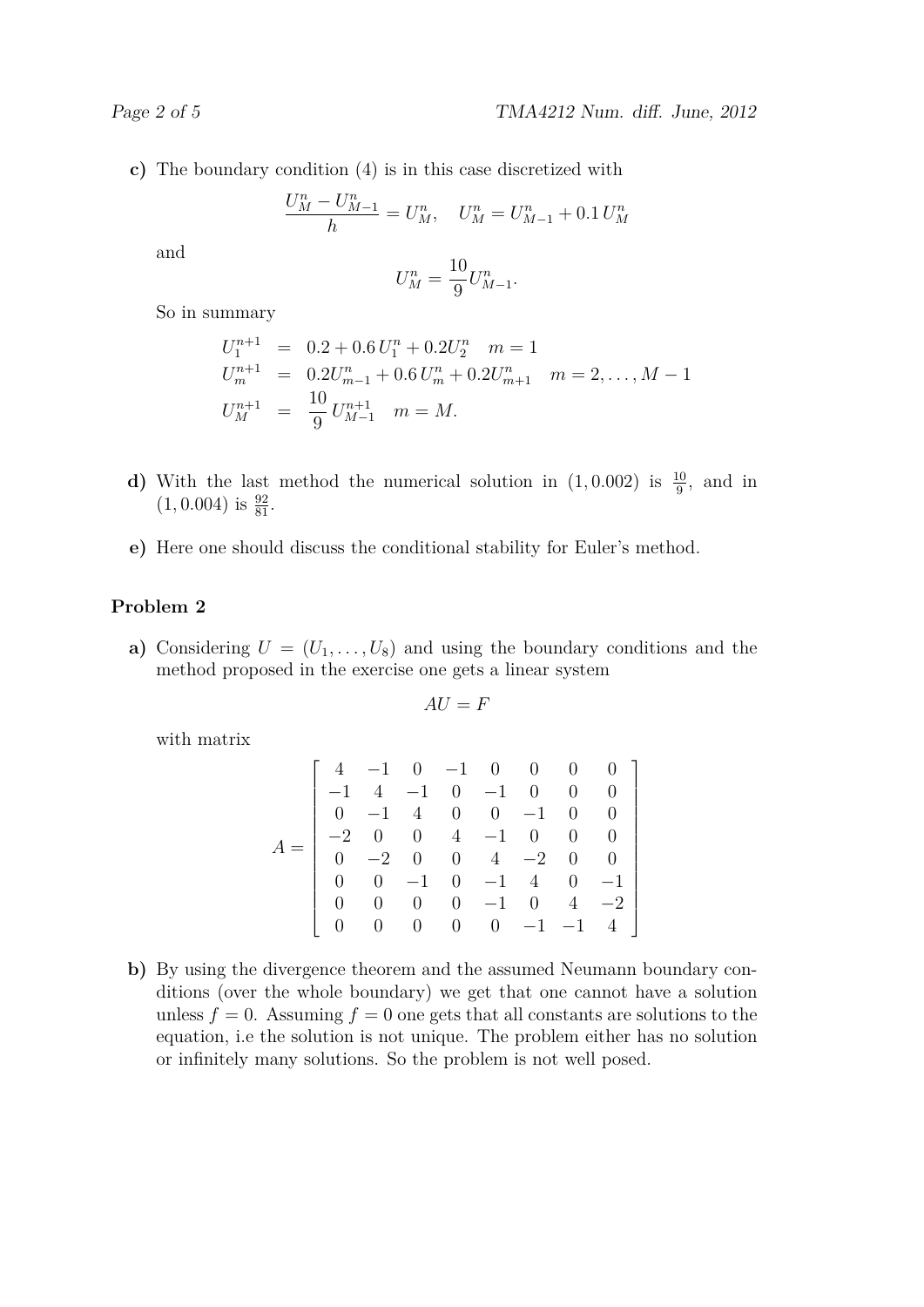**Problem 3** Recall the definition of domain of dependence of a numerical method (see the course note). The equation for the characteristics is

$$
\frac{dx(t)}{dt} = a,
$$

which gives that the characteristic through  $(x^*, t^*)$  is

$$
x - x^* = a(t - t^*).
$$

The CFL condition is a necessary condition for convergence and states that the characteristics should never leave the domain of dependence of the numerical method. In other words the CFL condition guarantees the availability of necessary data upon which the solution of the PDE problem at the point  $(x^*, t^*)$  builds. Without this information there is no hope to construct a convergent numerical approximation in  $(x^*, t^*)$ .

If  $\alpha_{-1} = 0$   $\alpha_0 \neq 0$   $\alpha_1 \neq 0$  then the domain of dependence is intersecting the x-axis in the interval  $[x^*, x^* + \frac{t^*}{n}]$  $\binom{t^*}{p}$ . We assume here that  $t^* > 0$ . So, since the characteristics for this problem are straight lines the CFL is satisfied if

$$
x^* \le x^* - at^* \le x^* + \frac{t^*}{p}
$$

and

and

$$
0 \le -at^* \le \frac{t^*}{p},
$$
  

$$
-\frac{1}{p} \le a \le 0.
$$

So we must require

$$
a \le 0
$$
, and  $|a|p \le 1$ .

But if  $\alpha_{-1} \neq 0$   $\alpha_0 \neq 0$   $\alpha_1 = 0$  then the domain of dependence is intersecting the x-axis in the interval  $[x^* - \frac{t^*}{n}]$  $\left[\frac{t^*}{p}, x^*\right]$ . And the CFL is satisfied if

> $x^* - \frac{t^*}{t}$ *p*  $\leq x^* - at^* \leq x^*$  $0 \le a \le \frac{1}{a}$ *p .*

So we must require

 $a \geq 0$ , and  $|a|p \leq 1$ .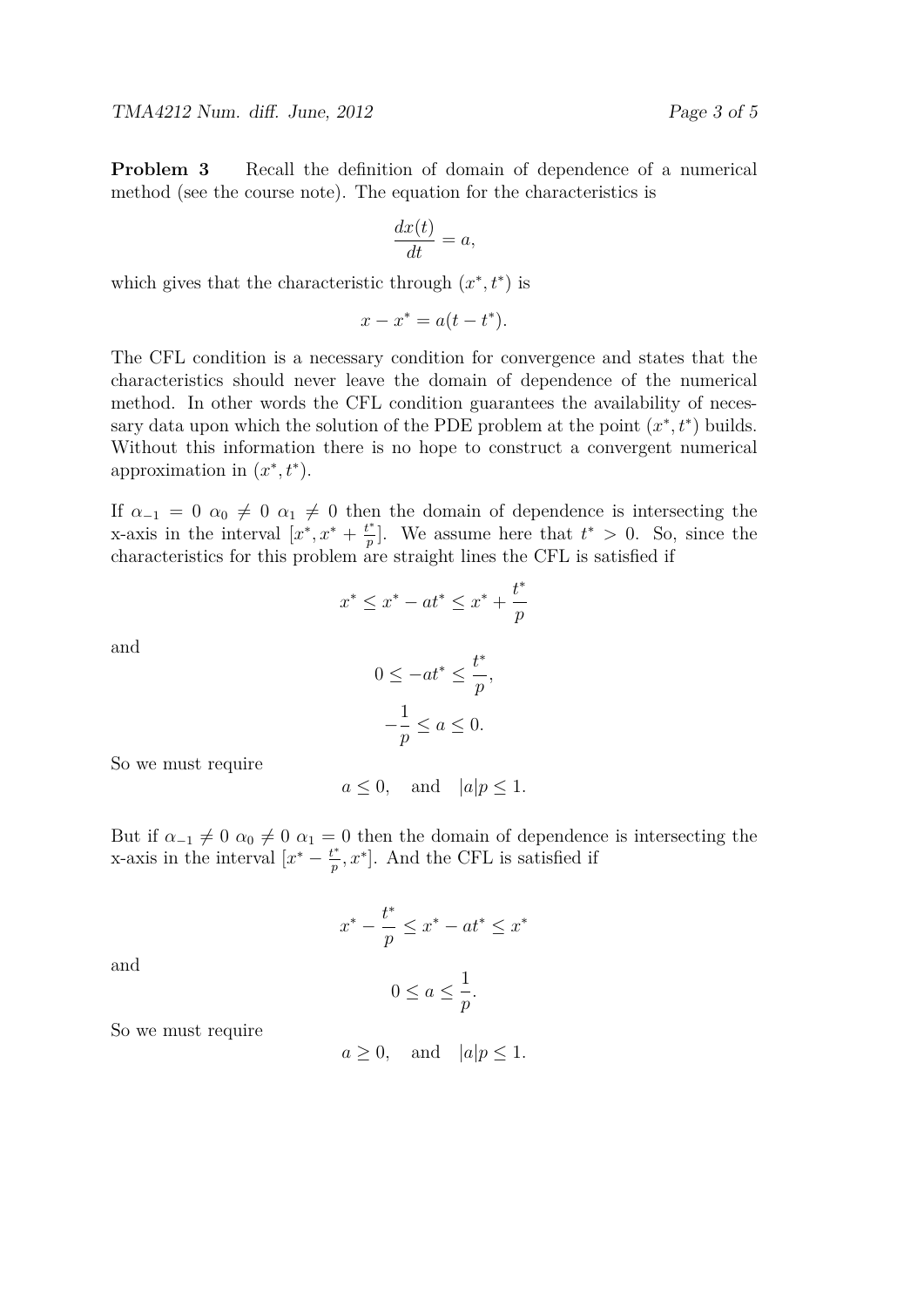## **Problem 4**

**a**) Multiplying by a test function  $v \in X$  where

$$
X = \{w \mid w \in H^{1}(\Omega) \text{ and } w = 0 \text{ on } \partial_{D}\Omega\}.
$$

Integrating by parts we obtain the weak formulation

$$
\int_{\Omega} \nabla u \cdot \nabla v \, dA = \int_{\Omega} f v \, dA,
$$

and we note that the boundary terms vanish: on  $\partial_D \Omega$  because *v* is zero, and on  $\partial_N \Omega$  because  $\partial_n u$  is zero. Then

$$
a(u, v) := \int_{\Omega} \nabla u \cdot \nabla v \, dA
$$

and

$$
l(v) := \int_{\Omega} fv \, dA,
$$

and we can rewrite the above as

$$
a(u, v) = l(v).
$$

**b)** Let

$$
X_H = \{ w \in X | w(x, y) = ax + by + c \},\
$$

and so  $w$  is zero on the nodes  $2, 3, 4, 5, 6, 7, 8$  (see figure) then

$$
X_H = \text{span}\{\phi_1\},\
$$

where  $\phi_1$  is the pyramid function at the node 1. The Galerkin method is: *Find*  $U \in X_H$  *such that* 

$$
a(U, V) = l(V), \quad \forall V \in X_H.
$$

The numerical solution is therefore

$$
U=U_1\phi_1
$$

and we rewrite the Galerkin problem as *Find*  $U_1 \in \mathbb{R}$  *such that* 

$$
U_1a(\phi_1,\phi_1)=l(\phi_1).
$$